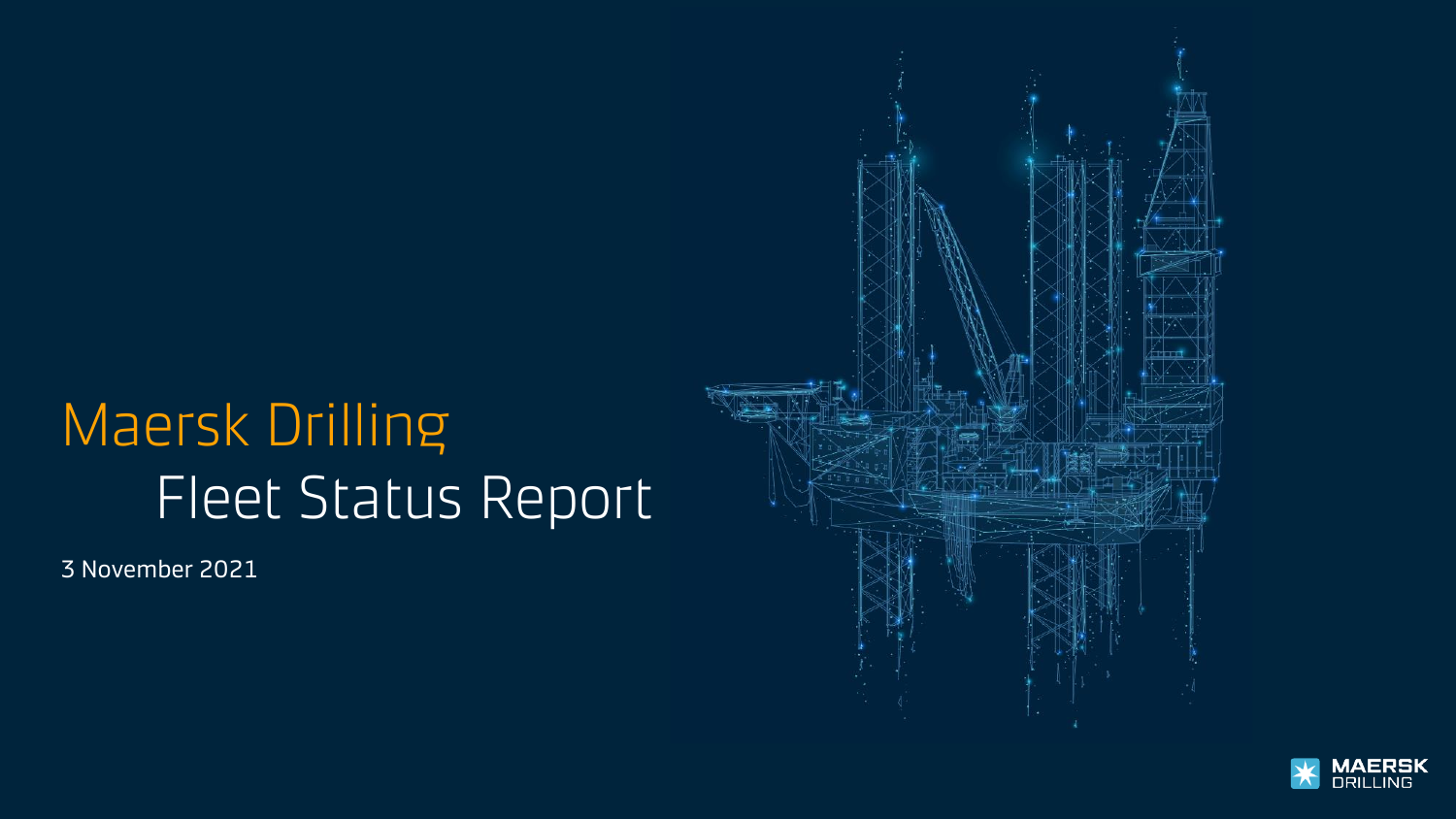### Commercial activity in Q3 2021:

- Maersk Intrepid Equinor Energy AS has exercised an option to add additionally well intervention work at the Martin Linge field offshore Norway to the previously agreed work scope for the ultra-harsh jack-up rig Maersk Intr days, which means that the rig is now contracted until February 2022. The firm value of the contract extension is approximately USD 10.5m, including integrated services, but excluding potential performance bonuses. Mærsk Innovator Maersk Drilling has been awarded a nine-month contract with Harbour Energy for the jack-up rig Mærsk Innovator to drill three subsea development wells in Block 28/9 on the UK Continental Shelf. The contract initially contained an additional one well option, which subsequent to the contract being signed, has also been exercised.
- Mærsk Developer Total E&P Suriname, Suriname Branch has exercised an option to add the drilling of one additional appraisal well in Suriname's Block 58 to the work scope of the semi-submersible rig Mærsk Developer. The con minimum 40 days , and the work commenced late September 2021 in direct continuation of the rig's previous work scope.
- Maersk Discoverer CGX Resources Inc., operator and joint venture partner with Frontera Energy Guyana Corp has exercised an option to drill one additional exploration well offshore Guyana. The work is expected to commence i semi-submersible rig Maersk Discoverer's contract with Shell Trinidad. With this option called, Maersk Discoverer is fully booked throughout 2021 and part of 2022.
- Maersk Voyager TotalEnergies E&P Angola has exercised an option to drill the ultra-deepwater Ondjaba-1 exploration well in Angola's Block 48. The contract extension has an estimated duration of 54 days, which means that Ma The work on Ondjaba-1 commenced in October 2021, after which the rig is scheduled to move to Namibia to drill the Venus well. One one-well option remains on the contract.

The total firm value of contracts and extensions awarded to Maersk Drilling in Q3 2021 was approximately USD 81m. At 30 September 2021, contract backlog amounted to USD 1.462 bn. Pro-forma, contract backlog excl. Mærsk Ins

#### Subsequent events:

- Maersk Resolve INEOS Oil and Gas UK has declared options for 33 days to the existing contract for Maersk Resolve, in direct continuation to the existing contract scope.
- Maersk Inspirer Maersk Drilling has on October 28, 2021, successfully closed the previously announced divestment of the combined drilling and production unit Maersk Inspirer to Havila Sirius. The sales price is USD 373m in
- Maersk Interceptor Maersk Drilling has been awarded a contract from TotalEnergies EP Danmark A/S for the jack-up rig Maersk Interceptor to provide accommodation services in the Danish North Sea. The contract is expected to duration of eight months.

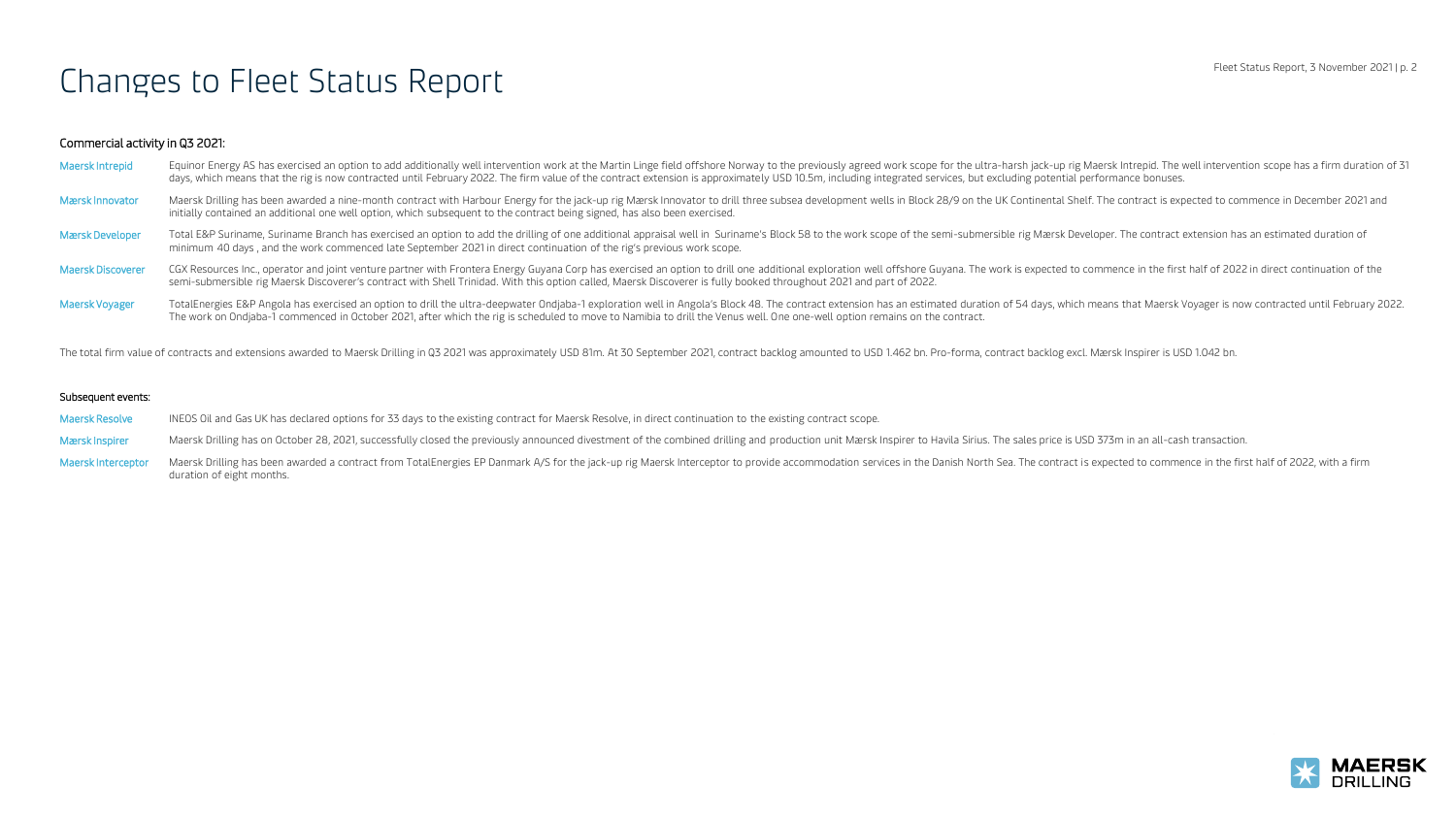## Jack-up fleet contract status

| Rig name           | <b>Rig type</b> | Year<br>delivered | Rated water<br>depth (ft.) | Rated drilling<br>depth (ft.) | Customer               | Location       | Contract<br>start | Contract<br>end  | Day rate<br>(USD/day)  | Comments                                                                                                                                   |
|--------------------|-----------------|-------------------|----------------------------|-------------------------------|------------------------|----------------|-------------------|------------------|------------------------|--------------------------------------------------------------------------------------------------------------------------------------------|
| Mærsk Innovator    | Jack-up         | 2003              | 492                        | 30,000                        | Harbour Energy         | United Kingdom | Dec-21            | <b>Nov-22</b>    | Undisclosed            |                                                                                                                                            |
| Maersk Integrator  | Jack-up         | 2015              | 492                        | 40,000                        | Aker BP                | Norway         | Aug-21            | Nov-21           | 267,500                | Day rate excludes integrated services provided and a potential performance bonus                                                           |
| Maersk Interceptor | Jack-up         | 2014              | 492                        | 40,000                        | TotalEnergies          | Denmark        | Mar-22            | <b>Nov-22</b>    | Undisclosed            | Accommodation                                                                                                                              |
| Maersk Intrepid    | Jack-up         | 2014              | 492                        | 40,000                        | Equinor                | Norway         | Jul-21            | Jan-22           | 369,000                | Day rate includes integrated services and excludes potential performance bonuses                                                           |
| Maersk Invincible  | Jack-up         | 2016              | 492                        | 40,000                        | Aker BP                | Norway         | Apr-17            | May-22           | 385,000                |                                                                                                                                            |
| Maersk Reacher     | Jack-up         | 2009              | 350                        | 30,000                        | Aker BP                | Norway         | Aug-21            | May-22           | 123,500                | Day rate includes mobilisation. The contract contains options to add up to 90 days of<br>additional intervention work at the Valhall field |
| Maersk Resilient   | Jack-up         | 2008              | 350                        | 30,000                        | <b>NAM</b>             | United Kingdom | <b>Jul-21</b>     | Nov-21           | 80,500                 | Approximately 60 days of drilling and well testing can be added to the firm contract if<br>needed. Day rate excludes integrated services   |
| Maersk Resolute    | Jack-up         | 2008              | 350                        | 30,000                        | Dana                   | Netherlands    | Jun-21            | Oct-21           | 99,750                 |                                                                                                                                            |
| Maersk Resolve     | Jack-up         | 2009              | 350                        | 30,000                        | INEOS Oil & Gas UK     | United Kingdom | Jul-21            | Jan-22           | 81,000                 |                                                                                                                                            |
| Maersk Highlander  | Jack-up         | 2016              | 400                        | 30,000                        | TotalEnergies          | United Kingdom | Sep-16<br>Aug-21  | Aug-21<br>Oct-21 | 227,000<br>Undisclosed |                                                                                                                                            |
| Maersk Convincer   | Jack-up         | 2008              | 375                        | 30,000                        | Brunei Shell Petroleum | Brunei         | May-21            | Dec-22           | 78,000                 | Two one-year options                                                                                                                       |

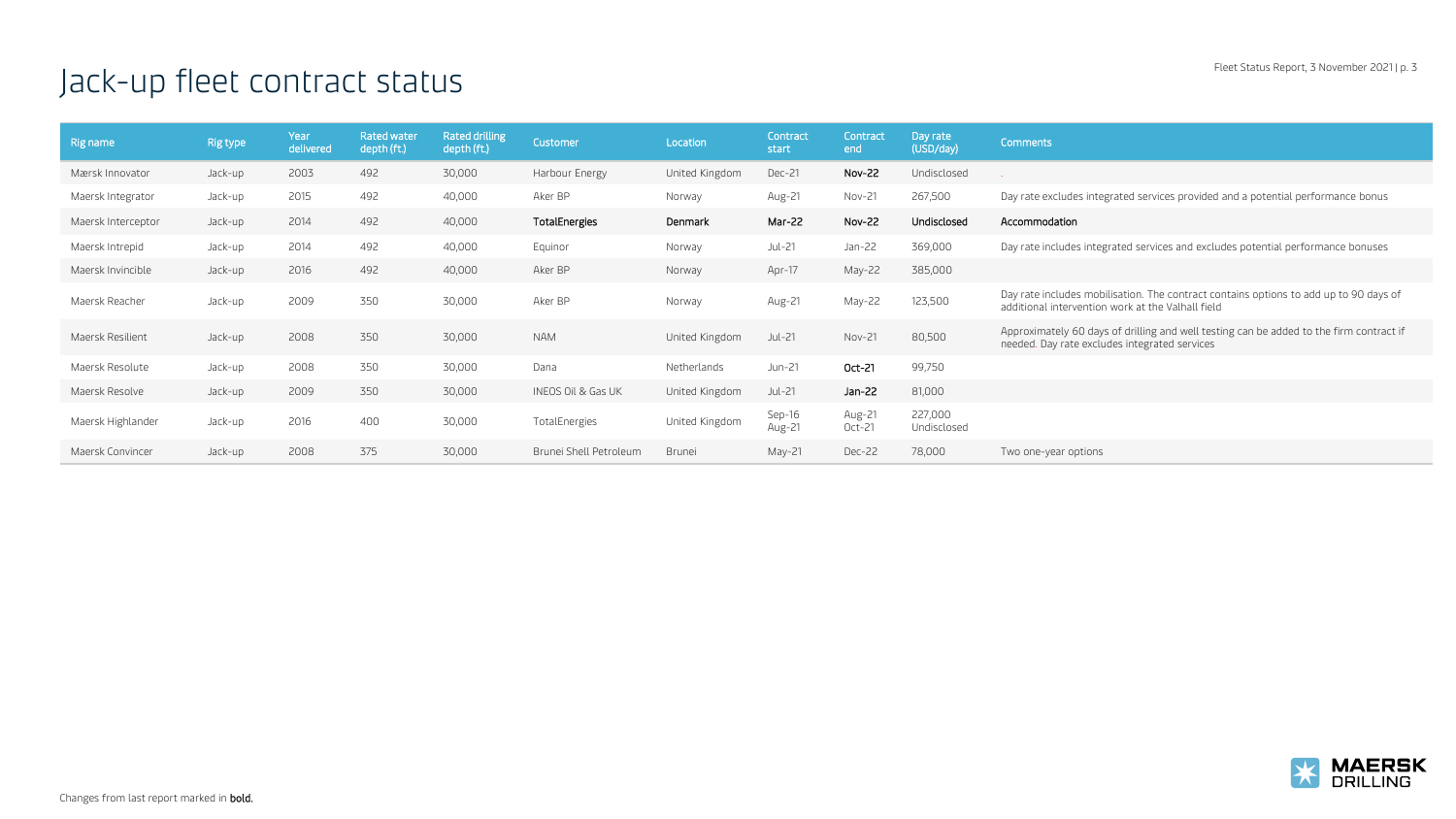### Floater fleet contract status

| Rig name          | Rig type        | Year<br>delivered | <b>Rated water</b><br>depth (ft.) | Rated drilling<br>depth (ft.) | Customer                                                 | Location                                | Contract<br>start          | Contract<br>end            | Day rate<br>(USD/day)                     | <b>Comments</b>                                                                                                                                                                     |
|-------------------|-----------------|-------------------|-----------------------------------|-------------------------------|----------------------------------------------------------|-----------------------------------------|----------------------------|----------------------------|-------------------------------------------|-------------------------------------------------------------------------------------------------------------------------------------------------------------------------------------|
| Mærsk Deliverer   | Semisubmersible | 2010              | 10,000                            | 32,800                        | Inpex                                                    | Australia                               | Mar-20                     | Aug-23                     | 266,200                                   | Two one-year options                                                                                                                                                                |
| Mærsk Developer   | Semisubmersible | 2009              | 10,000                            | 32,800                        | TotalEnergies<br>Karoon Energy                           | Suriname<br>Brazil                      | Feb-21<br>Apr-22           | Nov-21<br>Nov-22           | 200,000<br>265,000                        | Day rate includes integrated services and a mobilisation fee. Contract includes<br>one one-well option<br>Day rate includes mobilisation fee. Contract includes one one-well option |
| Maersk Discoverer | Semisubmersible | 2009              | 10,000                            | 32,800                        | CGX Resources Inc.<br>Shell<br><b>CGX Resources Inc.</b> | Guyana<br>Trinidad and Tobago<br>Guyana | Aug-21<br>Dec-21<br>Jun-22 | Nov-21<br>May-22<br>Jul-22 | Undisclosed<br>Undisclosed<br>Undisclosed |                                                                                                                                                                                     |
| Mærsk Explorer    | Semisubmersible | 2003              | 3.281                             | 30,000                        |                                                          | Azerbaijan                              |                            |                            |                                           | Warm-stacked and available for employment                                                                                                                                           |
| Maersk Valiant    | Drillship       | 2014              | 12,000                            | 40,000                        | TotalEnergies                                            | Suriname                                | Mar-21                     | Mar-22                     | 200,000                                   | Day rate includes integrated services and a mobilisation fee. Contract includes<br>three one-well options                                                                           |
| Maersk Venturer   | Drillship       | 2014              | 12,000                            | 40,000                        | Tullow                                                   | Ghana                                   | Apr-21                     | Apr-25                     | 253,000                                   | Average day rate over the duration of the contract excluding additional services                                                                                                    |
| Maersk Viking     | Drillship       | 2014              | 12,000                            | 40,000                        | Petronas<br>Shell                                        | Gabon<br>Malaysia                       | Oct-21<br>Jan-22           | Dec-21<br>Jun-22           | 245,000<br>226,500                        | Day rate excludes the mobilisation fee<br>Day rate includes mobilisation fee. Contract includes five one-well options                                                               |
| Maersk Voyager    | Drillship       | 2015              | 12,000                            | 40,000                        | TotalEnergies                                            | Angola/Namibia                          | $Jan-21$                   | Jan-22                     | 200,000                                   |                                                                                                                                                                                     |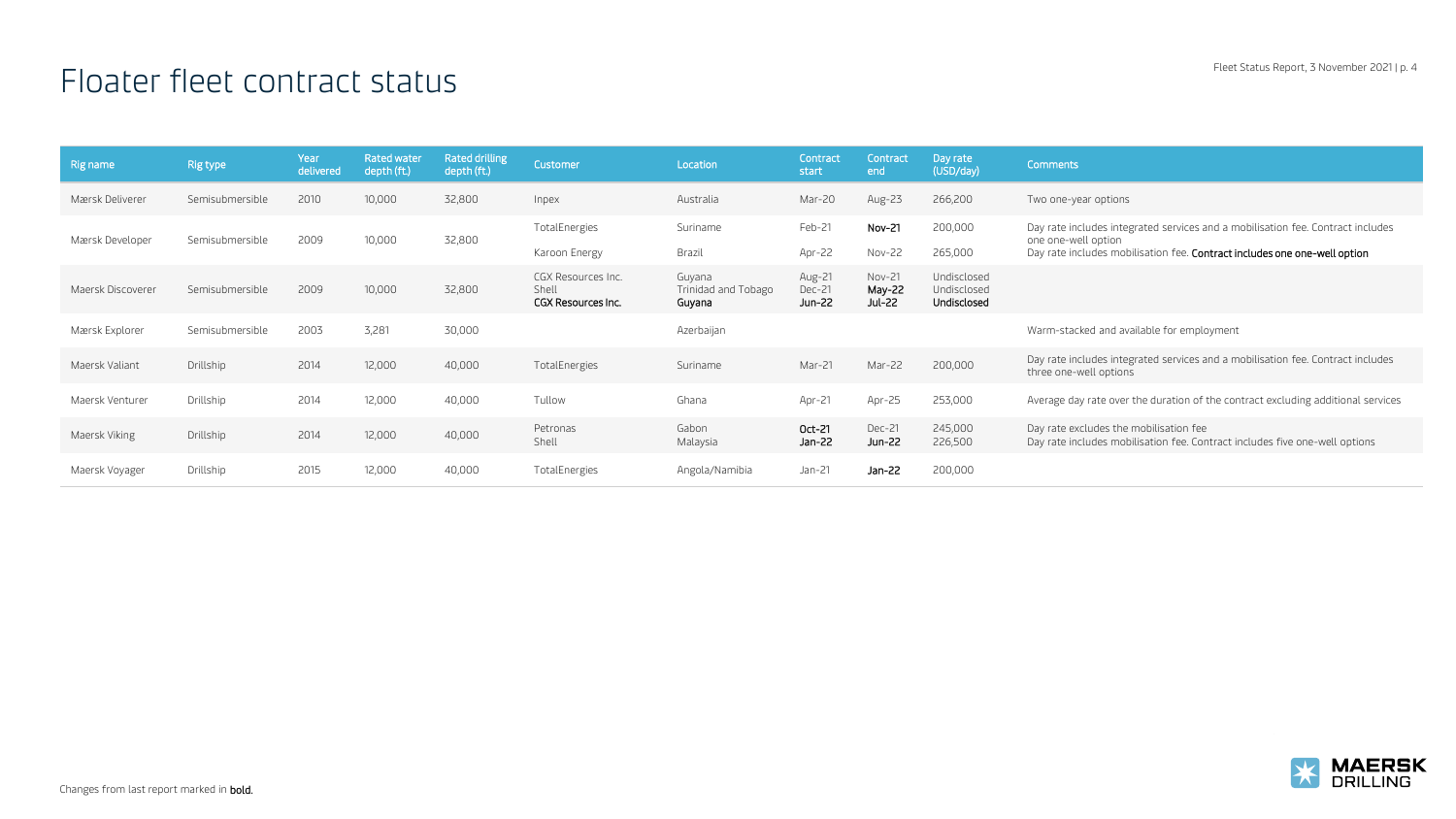### Rig employment overview